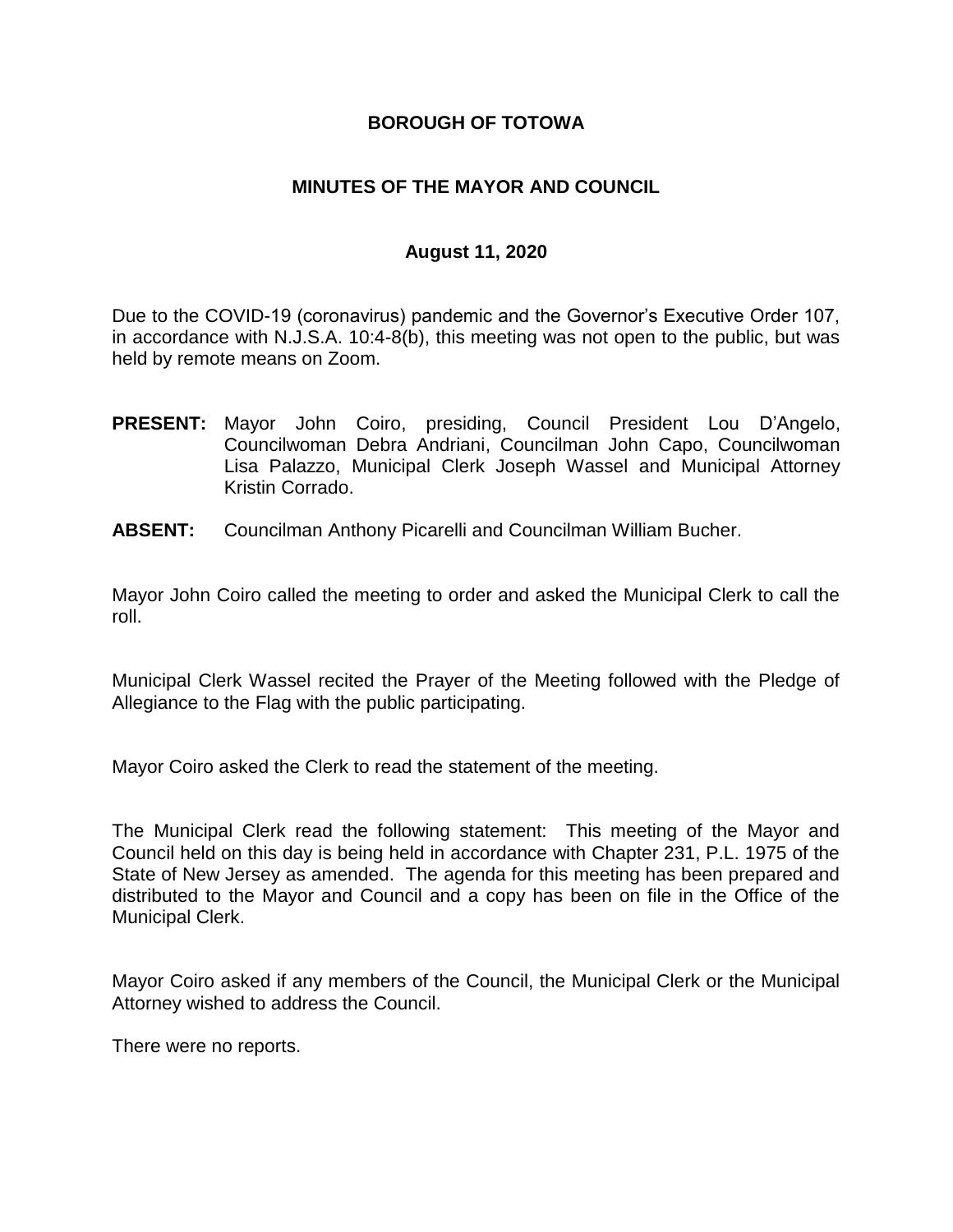Mayor Coiro asked if any citizens watching via Zoom wished to be heard on any matter.

### CITIZENS HEARD:

Mayor Coiro announced that he received an email from Joe Puglisi and that after he discusses it with the Council he will respond back.

There was a motion by Councilman D'Angelo, seconded by Councilwoman Andriani to approve the Minutes of the Mayor and Council for the meeting of July 28, 2020. On roll call vote, all members of the Council present voted in the affirmative.

#### COMMITTEE ON FINANCE:

There was a motion by Councilman D'Angelo, seconded by Councilman Capo to approve Resolution No. 2020-17 for the payment of bills. On roll call vote, all members of the Council present voted in the affirmative.

There was a motion by Councilman D'Angelo, seconded by Councilman Capo to adopt the following resolution authorizing the Treasurer to issue refunds to various property owners pursuant to State Tax Court judgments. On roll call vote, all members of the Council present voted in the affirmative.

#### RESOLUTION

WHEREAS, there has been a State Tax Court Judgment to reduce the evaluation on the following.

NOW, THEREFORE, BE IT RESOLVED, that the Treasurer of the Borough of Totowa is authorized to refund this amount.

| <b>Block</b> | Lot | <b>Property/Owner</b>          | Pavable To:                 | Year | From         | Τo      | Amount     |
|--------------|-----|--------------------------------|-----------------------------|------|--------------|---------|------------|
| 106          |     | 320 Union Blvd<br>Lena DiGangi | Spiotti & Esposito, PC 2017 |      | 508,600      | 475.000 | \$792.62   |
|              |     |                                |                             | 2018 | 508,600      | 475.000 | 800.69     |
|              |     |                                |                             |      | Total Check: |         | \$1,593.31 |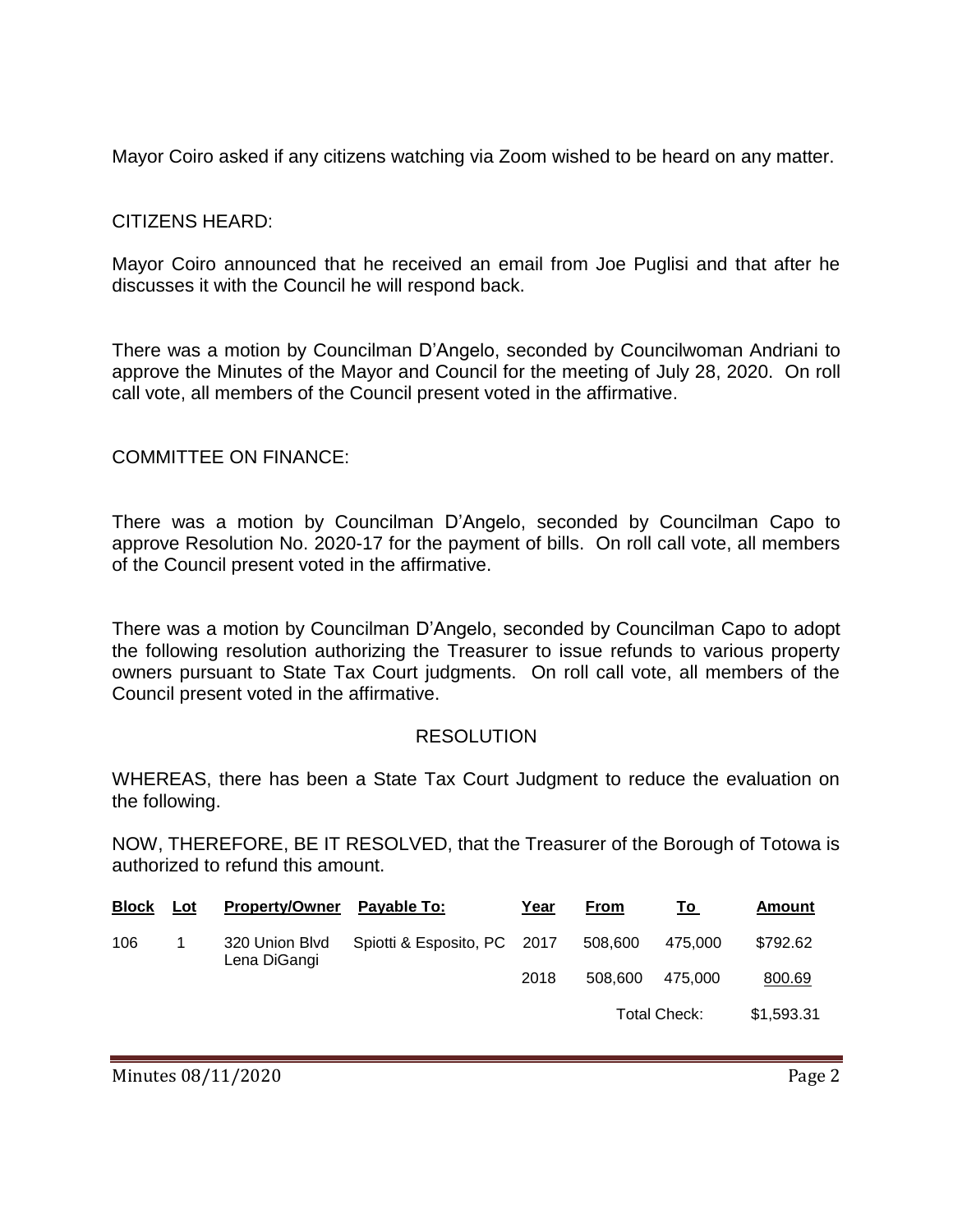38 17 147 Union Blvd Spiotti & Esposito, PC 2017 560,000 525,000 \$825.65 Ralph & Dorothy Vanezia LLC

There was a motion by Councilman D'Angelo, seconded by Councilman Capo to adopt the following resolution to effectuate the redemption of Tax Sale Certificate Number 17- 00003 for 11 Acorn Street, Block 137, Lot 4. On roll call vote, all members of the Council present voted in the affirmative.

### RESOLUTION

Tax Sale Certificate Number 17-00003 Block 137, Lot 4

Property: 11 Acorn St., Totowa, New Jersey 07512 Owner: Nancy Torino

WHEREAS, at the Municipal Tax Sale on October 26, 2017, a lien was sold on Block 137, Lot 4; and

WHEREAS, this lien known as Tax Sale Certificate Number 17-00003, was sold to US Bank Cust BV002 Trust & Credt for a 0% redemption fee and a premium of \$17,000.00; and

WHEREAS, Nancy Torino, the owner of the property, has effected redemption of Tax Sale Certificate Number 17-00003 in the amount of \$17,259.50 as of August 11, 2020.

NOW, THEREFORE, BE IT RESOLVED, that the Mayor and Council of the Borough of Totowa do hereby authorize the Treasurer to issue a check in the amount of \$17,259.50 payable to US Bank Cust BV002 Trust & Credt for the redemption of Tax Sale Certificate Number 17-00003.

BE IT FURTHER RESOLVED, that the Mayor and Council do hereby authorize the Treasurer to issue a check in the amount of \$17,000.00 (premium) to the aforementioned Lien Holder.

There was a motion by Councilman D'Angelo, seconded by Councilman Capo to adopt the following resolution to effectuate the redemption of Tax Sale Certificate Number 18- 00005 for 15 Pamela Drive, Block 153, Lot 5.03. On roll call vote, all members of the Council present voted in the affirmative.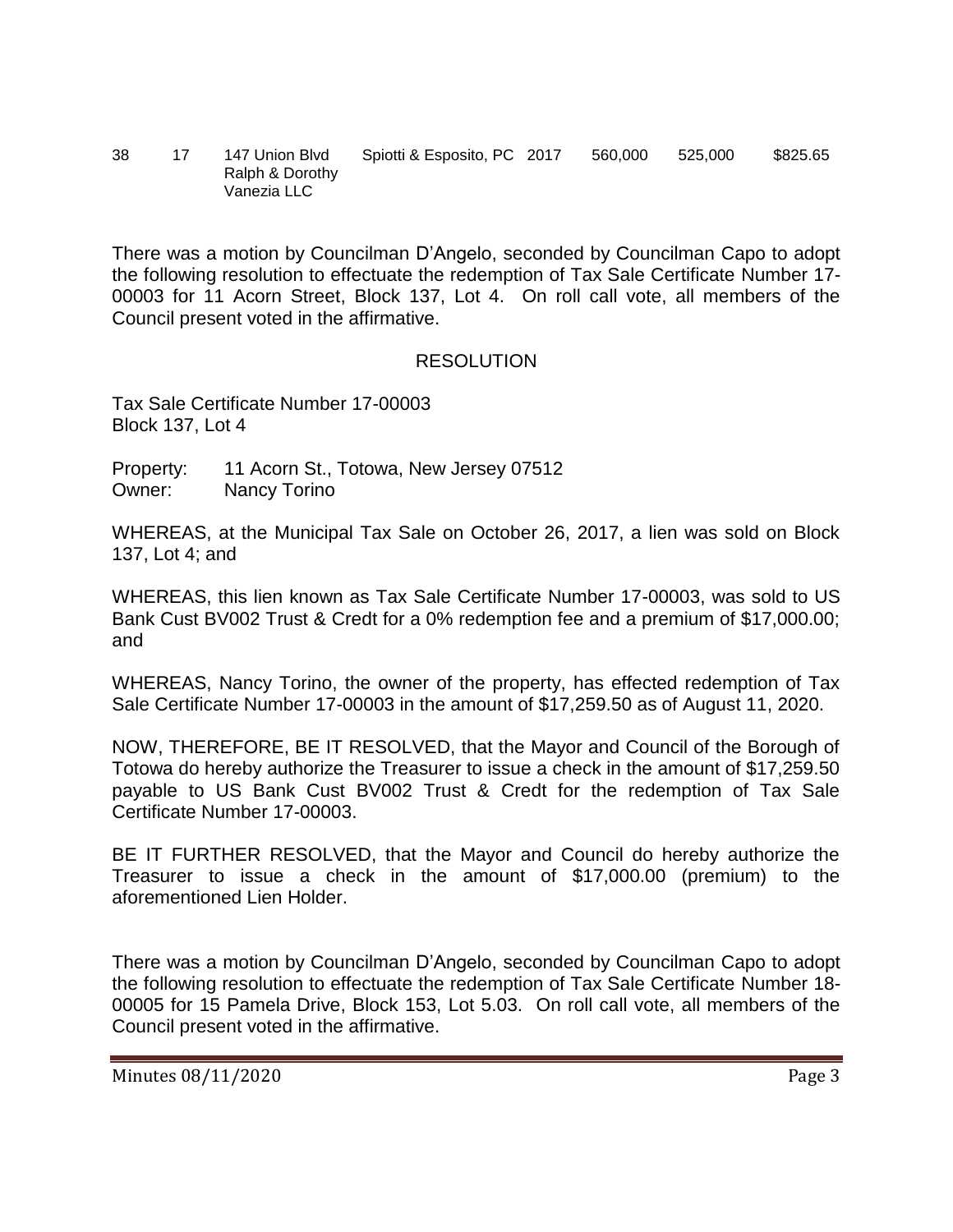### RESOLUTION

Tax Sale Certificate Number 18-00005 Block 153, Lot 5.03

Property: 15 Pamela Dr., Totowa, New Jersey 07512 Owner: Elizabeth & Armand DeMauro

WHEREAS, at the Municipal Tax Sale on October 24, 2019, a lien was sold on Block 153, Lot 5.03; and

WHEREAS, this lien known as Tax Sale Certificate Number 18-00005, was sold to C & E Tax Lien Fund 1 LLC for a 0% redemption fee and a premium of \$1,000.00; and

WHEREAS, Elizabeth & Armand DeMauro, the owner of the property, has effected redemption of Tax Sale Certificate Number 18-00005 in the amount of \$705.22 as of August 11, 2020.

NOW, THEREFORE, BE IT RESOLVED, that the Mayor and Council of the Borough of Totowa do hereby authorize the Treasurer to issue a check in the amount of \$705.22 payable to C & E Tax Lien Fund 1 LLC for the redemption of Tax Sale Certificate Number 18-00005.

BE IT FURTHER RESOLVED, that the Mayor and Council do hereby authorize the Treasurer to issue a check in the amount of \$1,000.00 (premium) to the aforementioned Lien Holder.

COMMITTEE ON PUBLIC SAFETY:

Upon the recommendation of the Committee, there was a motion by Councilman D'Angelo, seconded by Councilman Capo to assign Lieutenant James Eisele and Patrol Officer Brian Britting to the Borough of Totowa Police Department Detective Bureau. On roll call vote, all members of the Council present voted in the affirmative.

## MAYOR'S APPOINTMENT

I, Mayor John Coiro, with the advice and consent of the Council do hereby assign Lieutenant James Eisele and Patrol Officer Brian Britting to the Detective Bureau effective with their swearing in on August 12, 2020.

Minutes 08/11/2020 **Page 4**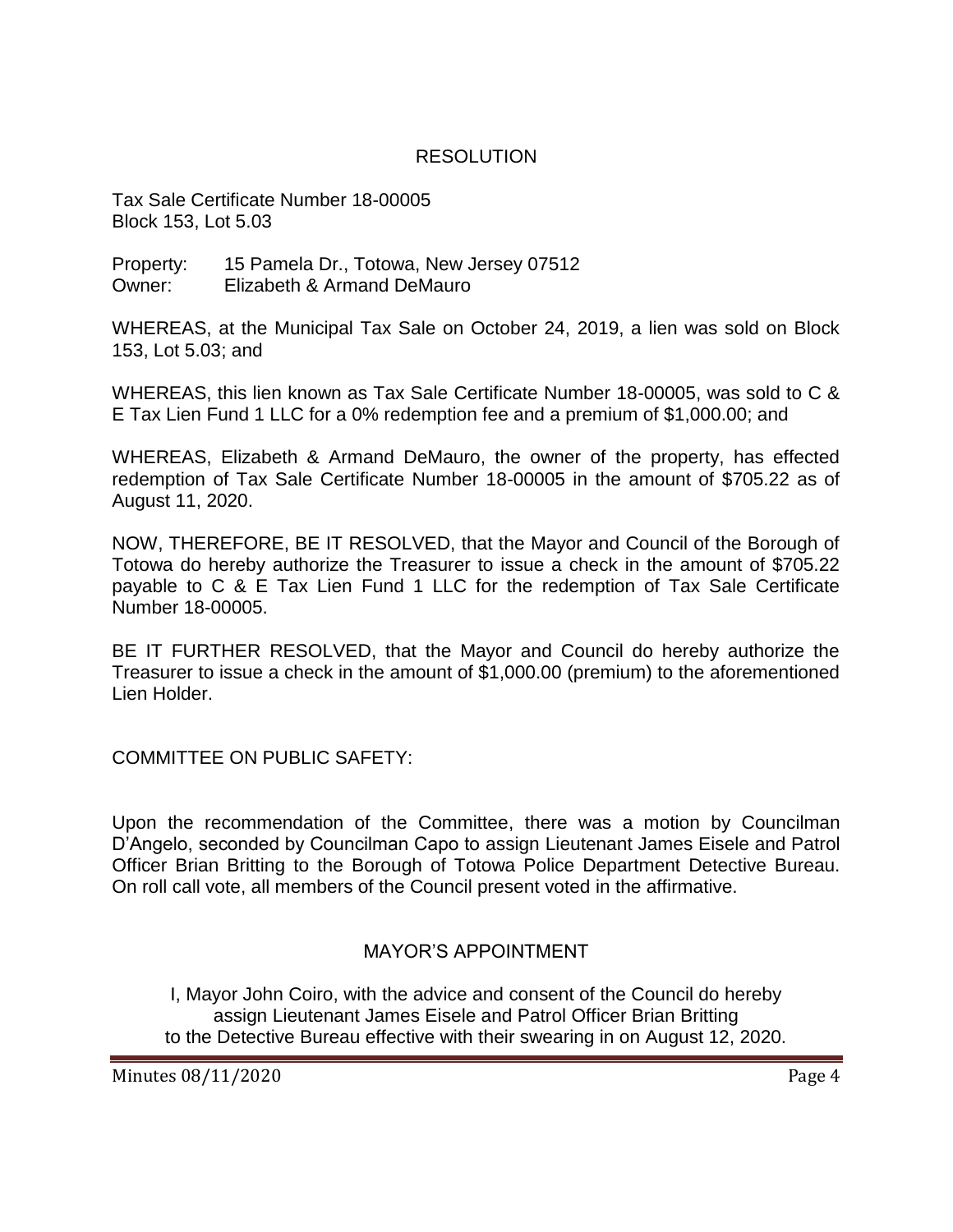There was a motion by Councilman D'Angelo, seconded by Councilman Capo to confirm the appointments. On roll call vote, all members of the Council present voted in the affirmative.

Upon the recommendation of the Committee, there was a motion by Councilman D'Angelo, seconded by Councilman Capo to appoint Robert Adams as a Patrol Officer in the Borough of Totowa Police Department. On roll call vote, all members of the Council present voted in the affirmative.

# MAYOR'S APPOINTMENT

I, Mayor John Coiro, with the advice and consent of the Council do hereby appoint Robert Adams as a Patrol Officer in the Borough of Totowa Police Department effective with his swearing in on August 12, 2020.

There was a motion by Councilman D'Angelo, seconded by Councilman Capo to confirm the appointment. On roll call vote, all members of the Council present voted in the affirmative.

There was a motion by Councilman D'Angelo, seconded by Councilman Capo to approve the Junior Firefighter Application for Matthew Nicholas Antola for Lincoln Fire Company. On roll call vote, all members of the Council present voted in the affirmative.

COMMITTEE ON PUBLIC WORKS:

There was a motion by Councilwoman Palazzo, seconded by Councilman D'Angelo to approve Payment Estimate No. 1 in the amount of \$359,169.41 to Marini Brothers Construction, Co. for the 2018 – 2019 NJDOT Road Improvement Project. On roll call vote, all members of the Council present voted in the affirmative.

COMMITTEE ON ENGINEERING & PUBLIC PROPERTY:

There was no report.

Minutes 08/11/2020 Page 5